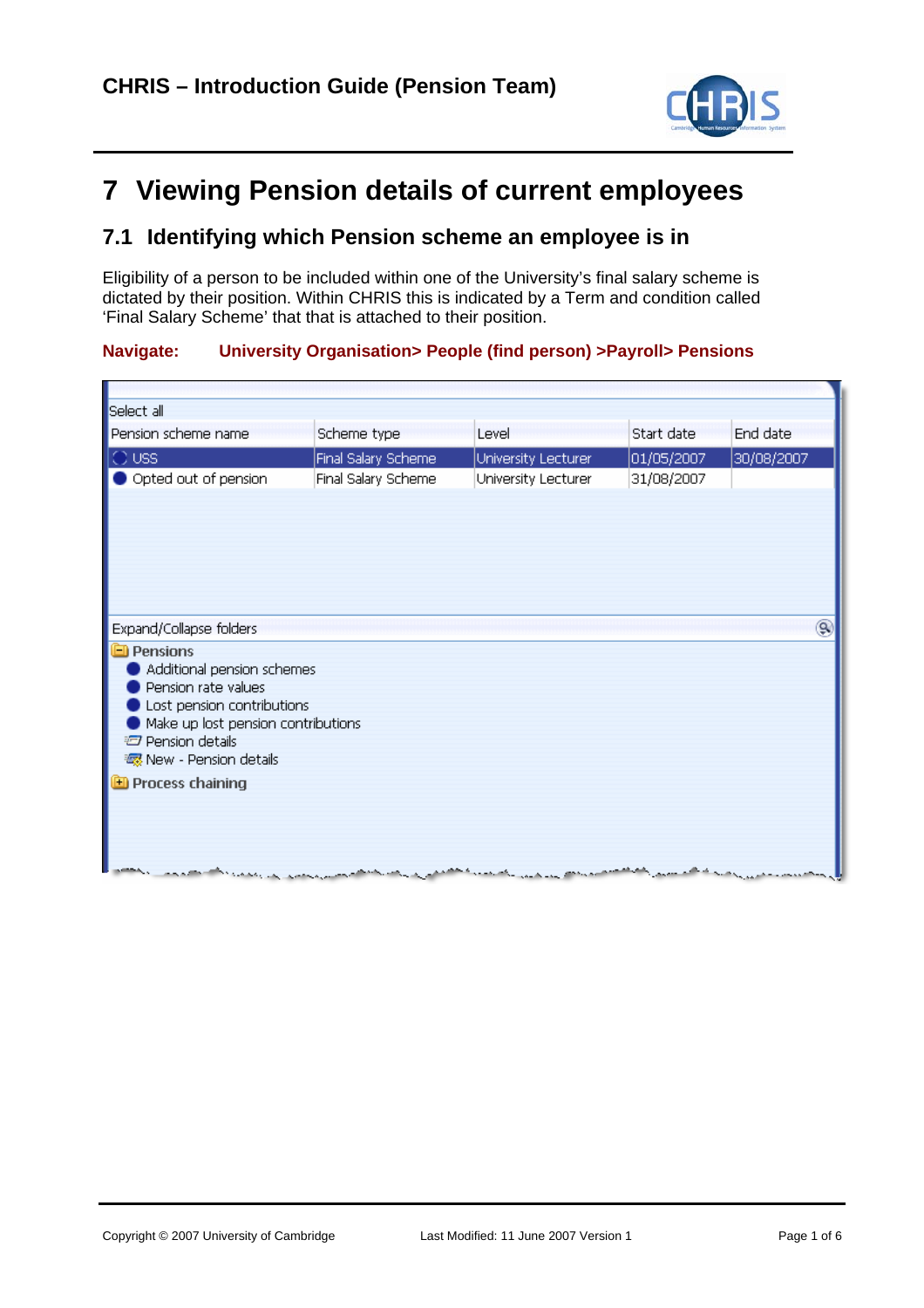

# **7.2 AVCs**

If someone has AVCs attached then this will be shown as an 'Additional Pension scheme' on Trent. Find the person and highlight their pension as shown above. Then select 'Additional Pension schemes'.

### **Navigate: University Organisation> People (find person) >Payroll> Pensions> Additional Pension schemes**

| Pension scheme name          | Level                          | Start date | End date |
|------------------------------|--------------------------------|------------|----------|
| $\bullet$ USS DA AVC $(\% )$ | Professor of Classical English | 01/06/2007 |          |

# **7.3 Pensionable posts**

An alternative method to view someone's pension details is to look at their terms and conditions. This is a particularly good way of checking whether a particular position is pensionable or not .

### **Navigate: University Organisation> People (find person) > Employment> Positions**

### ¾ **Terms & conditions> Terms & Conditions**

| Select all              |                                         |                    |          |
|-------------------------|-----------------------------------------|--------------------|----------|
| Terms & Conditions item | Choice                                  | Package Start date | End date |
| OSP - Sickness          | Occupational Sickness Scheme (Officers) | 01/03/2007         |          |
| Faculty Membership      | Faculty of Education                    | 01/03/2007         |          |
| Competent Authority     | General Board                           | 01/03/2007         |          |
| OMP                     | Occupational Maternity Scheme           | 01/03/2007         |          |
| Final Salary Scheme     | luss                                    | 01/03/2007         |          |
|                         |                                         |                    |          |

The green 'pipe' indicates that the final salary scheme has been inherited down to their position from their post. If you want to see where it has inherited from then you can review this by looking ensuring that you have the 'Final Salary Scheme' highlighted and selecting 'Inheritance chart' option.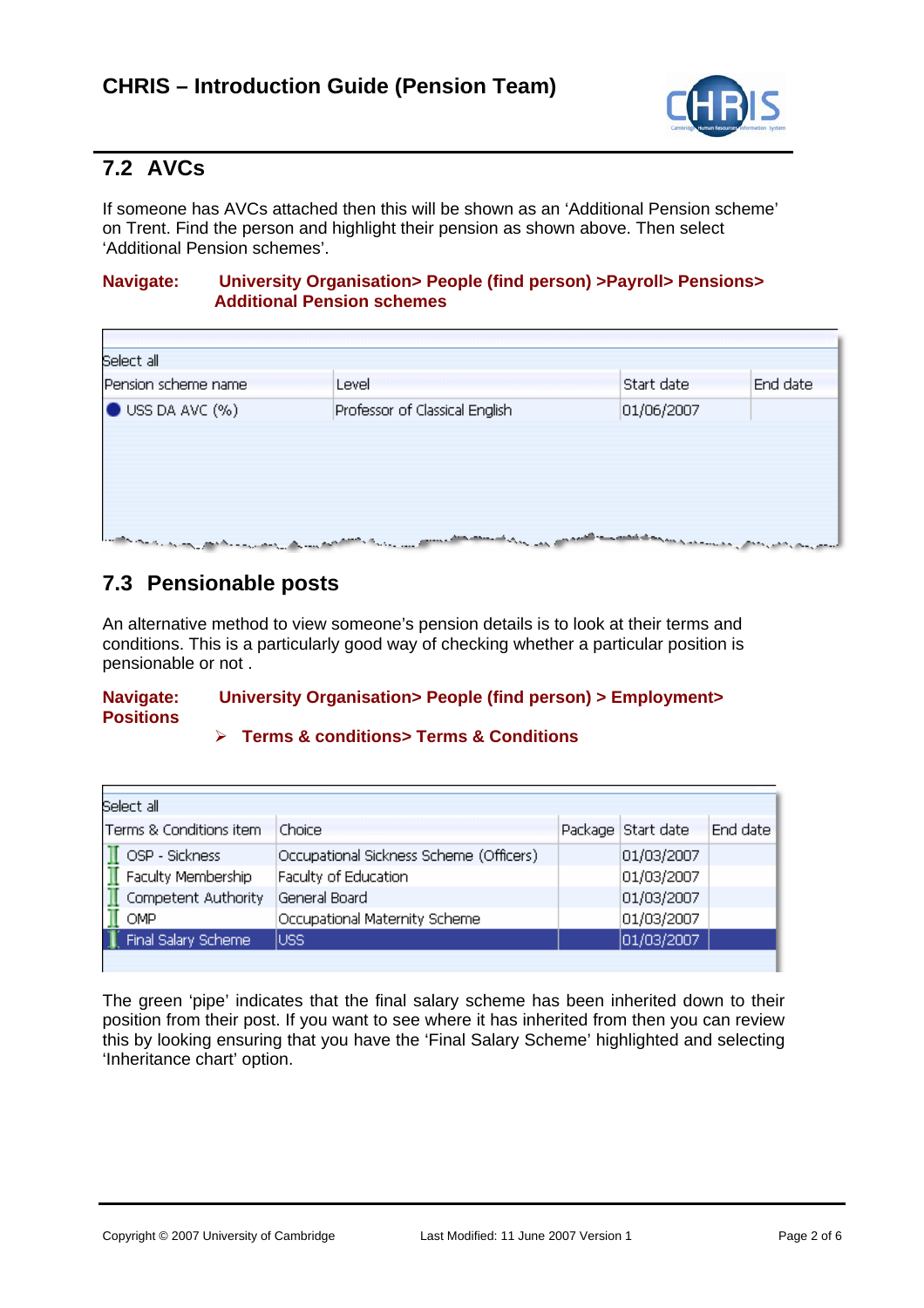# **CHRIS – Introduction Guide (Pension Team)**



| Select all<br>Terms & Conditions item Choice<br>OSP - Sickness<br>Occupational Sickness<br>Faculty Membership<br>Faculty of Modern and<br>Other<br>Sabbatical Leave | Inheritance chart: University Senior Lecturer [Terms and Conditions] (No permission status) |                                       |
|---------------------------------------------------------------------------------------------------------------------------------------------------------------------|---------------------------------------------------------------------------------------------|---------------------------------------|
| Competent Authority General Board                                                                                                                                   | Level                                                                                       | <b>Final Salary Scheme</b>            |
| OMP<br>Occupational Maternity<br>Final Salary Scheme<br>luss.                                                                                                       | 異 University of Cambridge                                                                   |                                       |
|                                                                                                                                                                     | 品 Council & General Board                                                                   |                                       |
| ◂<br>٠<br>$\circledR$<br>Expand/Collapse folders                                                                                                                    | 晶 General Board                                                                             |                                       |
| Terms & Conditions<br>Authorisation history                                                                                                                         | 黑• School of Arts and Humanities                                                            |                                       |
| T&C details<br><b>xxx</b> New - T&C details                                                                                                                         | 묿 Faculty of Modern and Medieval Languages                                                  |                                       |
| <b>E</b> Inheritance chart                                                                                                                                          | 品 Department of French                                                                      |                                       |
| <b>□ History</b><br><b>ED</b> Attachments                                                                                                                           | Academic Posts                                                                              | <b>USS</b>                            |
| <b>ED</b> Process chaining                                                                                                                                          | ∉ Senior Lecturers                                                                          |                                       |
|                                                                                                                                                                     | A University Senior Lecturer                                                                | $\overline{\mathbf{v}}$<br><b>USS</b> |
|                                                                                                                                                                     | University Senior Lecturer                                                                  | <b>USS</b>                            |
|                                                                                                                                                                     |                                                                                             | Save                                  |

### *7.3.1 Opt Outs*

If an individual decides to opt out of one of the salary schemes, then Payroll will action this upon receiving instructions from the Pension Team.

| Belect all               |                                         |  |                    |          |  |  |  |  |  |
|--------------------------|-----------------------------------------|--|--------------------|----------|--|--|--|--|--|
| Terms & Conditions item  | Choice                                  |  | Package Start date | End date |  |  |  |  |  |
| OSP - Sickness           | Occupational Sickness Scheme (Officers) |  | 01/05/2007         |          |  |  |  |  |  |
| Faculty Membership       | Faculty of Education                    |  | 01/05/2007         |          |  |  |  |  |  |
| Щ<br>Competent Authority | General Board                           |  | 01/05/2007         |          |  |  |  |  |  |
| <b>OMP</b>               | Occupational Maternity Scheme.          |  | 01/05/2007         |          |  |  |  |  |  |
| Final Salary Scheme      | Opted out of pension                    |  | 01/05/2007         |          |  |  |  |  |  |
|                          |                                         |  |                    |          |  |  |  |  |  |

This way you can see that the original position was pensionable but that the current job holder has decided to opt out.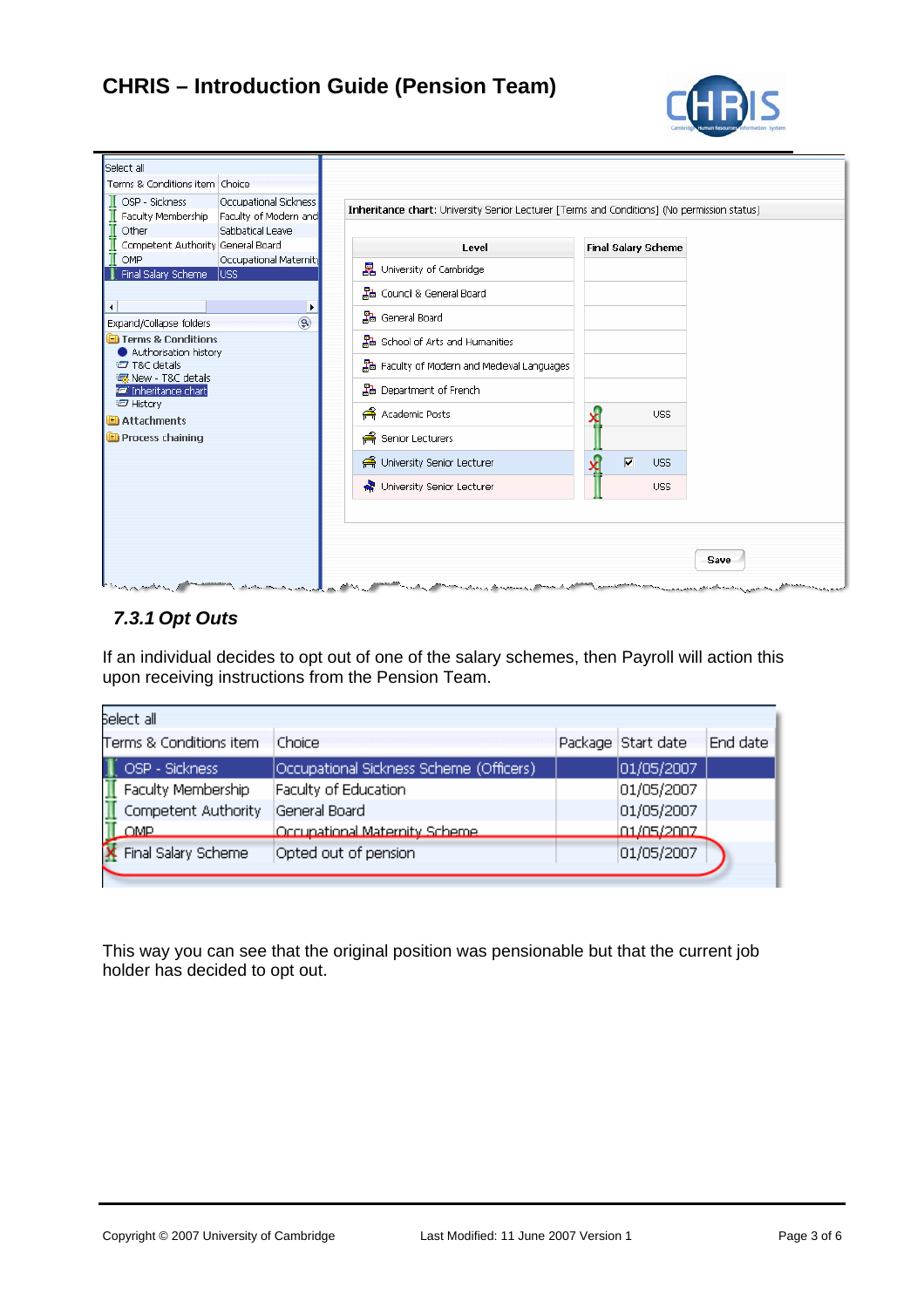

# **7.4 Key Dates**

г

The system records all on the 'Key Dates' page the following information for an individual:

- Date of birth
- Expected retirement date
- Reckonable service date

### **Navigate: University Organisation > People (find person) > Key Dates**

| Key dates: Dr Kevin<br>Henry    | Name: Dr Kevin Henry Job title: Professor of Classical English<br>Social security number: AB265397C Pay ref: 30000061<br>Pers ref: 30000061 |
|---------------------------------|---------------------------------------------------------------------------------------------------------------------------------------------|
| Personal                        |                                                                                                                                             |
|                                 | Date of birth 10/06/1965                                                                                                                    |
|                                 | Age 42 year(s) 0 month(s)                                                                                                                   |
| Date verified                   | 譕                                                                                                                                           |
| <b>Expected retirement date</b> |                                                                                                                                             |
|                                 | Basis Date                                                                                                                                  |
| Age (years) 65                  |                                                                                                                                             |
| Age (months) 3                  |                                                                                                                                             |
|                                 | Date 30/09/2030<br>撫                                                                                                                        |
| Organisation                    |                                                                                                                                             |
|                                 | Start date 01/03/2007                                                                                                                       |
|                                 | Length of service 0 year(s) 3 month(s)                                                                                                      |
| Leaving date                    |                                                                                                                                             |
| Reckonable service date         |                                                                                                                                             |
| Length of reckonable service    |                                                                                                                                             |
| Last working day                |                                                                                                                                             |
| Re-employable No                |                                                                                                                                             |
|                                 |                                                                                                                                             |
|                                 | Save                                                                                                                                        |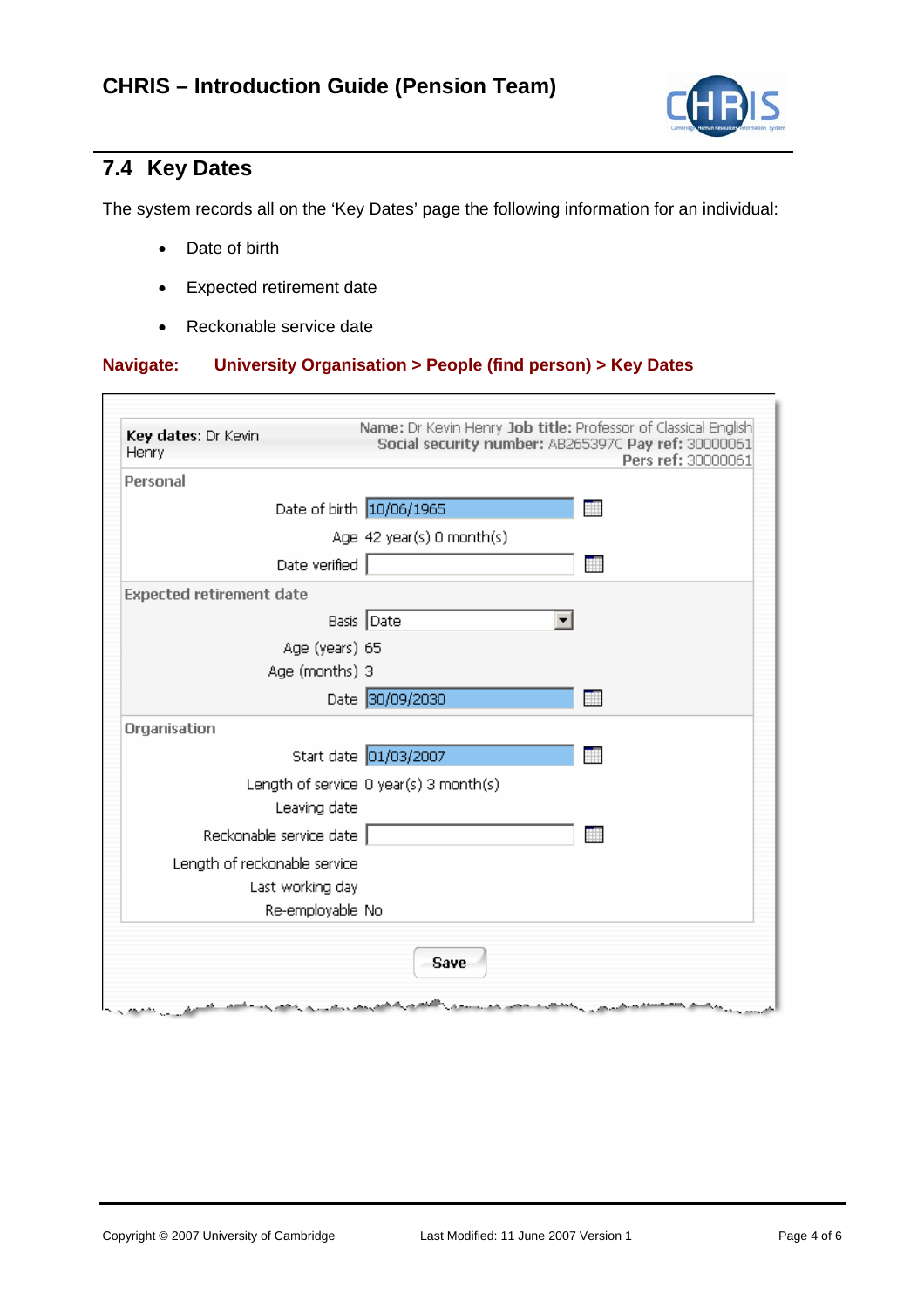

# **7.5 Identifying those that have retired**

### For an individual

The Leavers Information page will indicate that someone has retired and the date that this took effect.

#### **Navigate: University Organisation > People (find person) >Employment> Leaver Information**

| Start date                                  | Leaving date Reason for leaving Re-employable Exit interview complete? Last working day Last           |     |     |  |  |
|---------------------------------------------|--------------------------------------------------------------------------------------------------------|-----|-----|--|--|
| $\bigcirc$ 01/03/2007 30/06/2007 Retirement |                                                                                                        | INo | INo |  |  |
|                                             |                                                                                                        |     |     |  |  |
|                                             |                                                                                                        |     |     |  |  |
|                                             |                                                                                                        |     |     |  |  |
|                                             |                                                                                                        |     |     |  |  |
|                                             | المحارب والمحارب والمحارب والمتحاول والمتعالى والمراد والمتعارض والمحارب والمتعارض والمستحقق والمستوقف |     |     |  |  |

#### For a group

There is a standard Trent report entitled 'Leavers' that can be run for either the whole University or just a department, for whichever time period that you choose.

#### **Navigate: University Organisation> Management Information> People Reports**

| Report name                              | <b>Status</b> | Last run date Last run time |       |   |
|------------------------------------------|---------------|-----------------------------|-------|---|
|                                          |               |                             |       |   |
| Age Analysis By Organisation Unit        |               | Complete 08/06/2007         | 16:05 |   |
| Age Analysis By Sex                      |               |                             |       |   |
| Disability Analysis By Organisation Unit |               | Complete 08/06/2007         | 16:28 |   |
| Employee Information Check               |               |                             |       |   |
| Ethnic Origin Analysis                   |               |                             |       |   |
| H & S Event Renewals Pending             |               |                             |       |   |
| C Leavers                                |               | Complete 11/06/2007         | 12:32 |   |
| Length Of Service By Organisation Unit   |               |                             |       |   |
| Length Of Service By Sex                 |               |                             |       |   |
| Expand/Collapse folders                  |               |                             |       | ۷ |
| <b>People reports</b>                    |               |                             |       |   |
| <b>Run</b> report                        |               |                             |       |   |
| Download output                          |               |                             |       |   |
| Process chaining                         |               |                             |       |   |
|                                          |               |                             |       |   |
|                                          |               |                             |       |   |
|                                          |               |                             |       |   |
|                                          |               |                             |       |   |
|                                          |               |                             |       |   |
|                                          |               |                             |       |   |